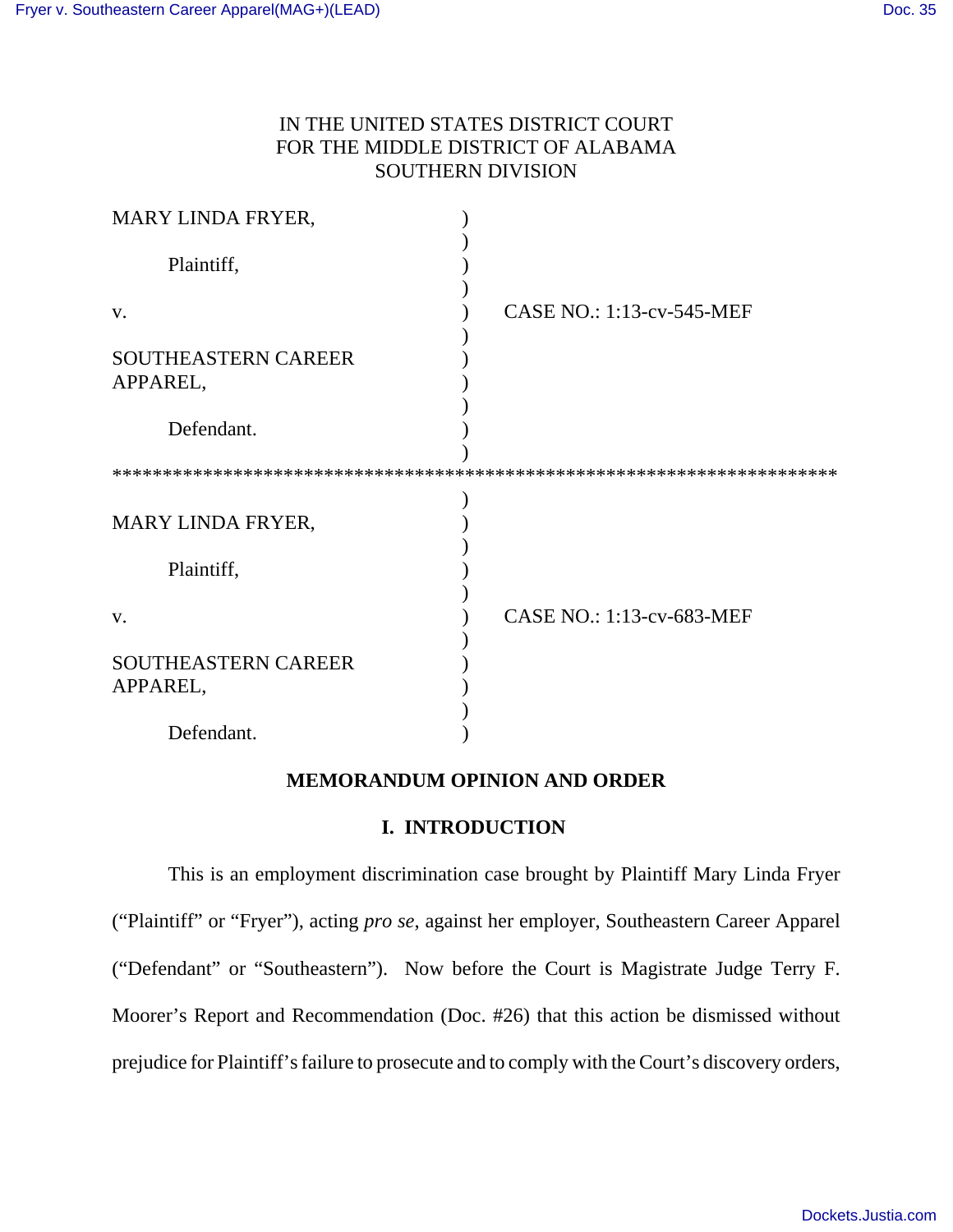Plaintiff's objection to the Report and Recommendation (Doc. #27), and Southeastern's Submission in Support of Recommendation and Report of Magistrate Judge (Doc. #34).

### **II. FACTS AND PROCEDURAL HISTORY**

This case began less than a year ago as two actions that were subsequently consolidated. (Docs. #1, 17.) The case was referred to Judge Moorer for all pretrial proceedings and entry of any orders and recommendation as may be appropriate. (Doc. #3.) Judge Moorer originally set the discovery deadline as November 25, 2013, but extended it to December 30, 2013, upon Plaintiff's request. (Docs. #18, 19.)

Southeastern served Plaintiff with two sets of discovery requests. The first set was served on Plaintiff on October 1, 2013, and the second set was served on Plaintiff on November 1, 2013. Responses were due thirty days later under the Federal Rules of Civil Procedure.

By November 7, 2013, Plaintiff had not responded to Southeastern's first discovery requests. Southeastern filed a Motion to Compel, which Judge Moorer granted that same day. (Docs. #20, 21.) In the November 7, 2013 Order, Judge Moorer ordered Plaintiff to provide complete responses to Southeastern's first set of discovery requests no later than November 18, 2013, and to Southeastern's second set of discovery requests no later than December 2, 2013. (Doc. #21.) Judge Moorer further warned Plaintiff that "**if she fails to respond as required by this order, the court will treat her failure as an abandonment of the claims set forth in the complaint, as amended, and as a failure to prosecute this action and the undersigned will recommend that this case be dismissed for such**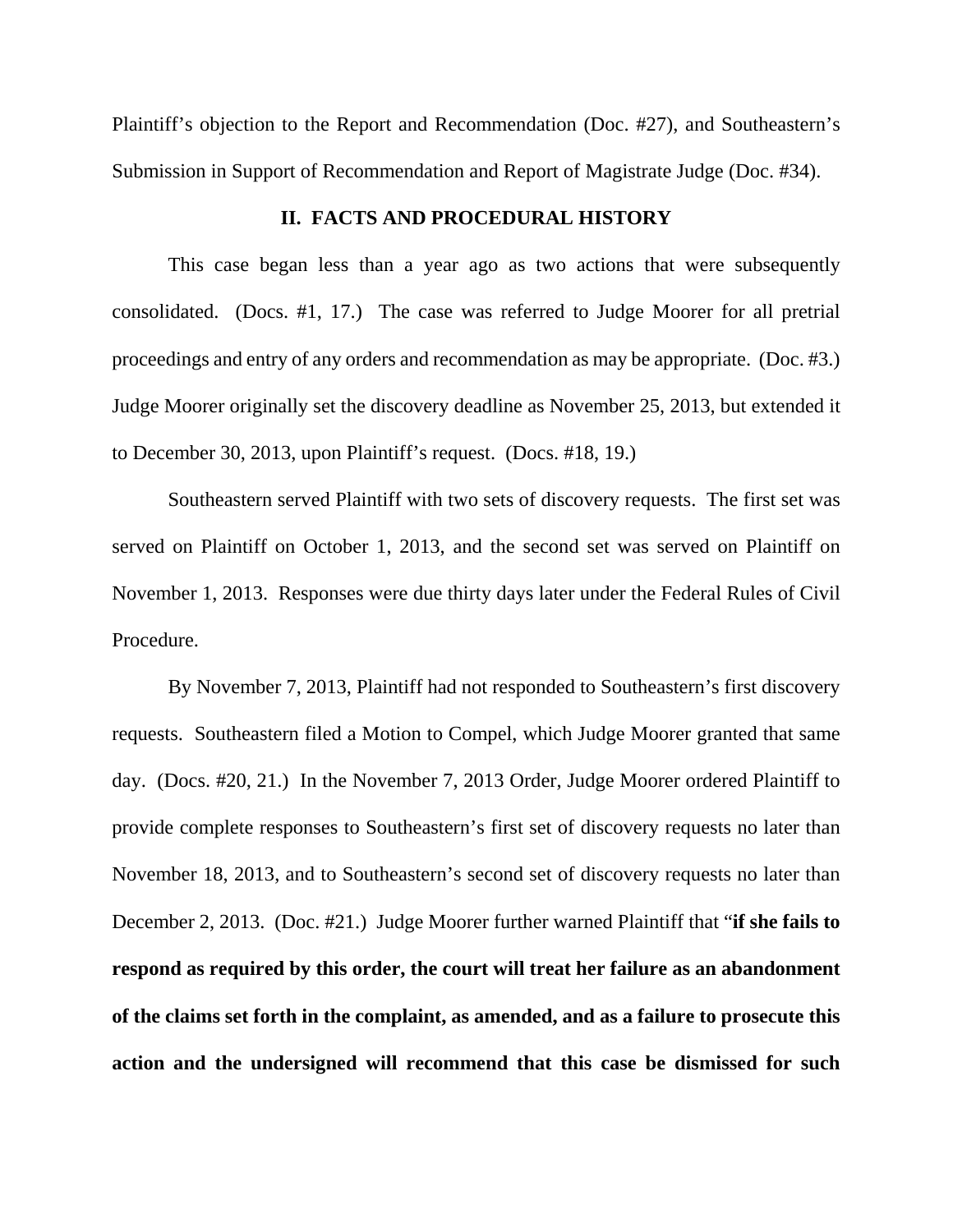**failure**." (Doc. #21.)

By December 5, 2013, Southeastern still had not received Plaintiff's discovery responses. As a result, on December 5, 2013, Southeastern filed a Motion for Order to Show Cause, wherein it asked the Court to order Plaintiff to show cause why the case should not be dismissed pursuant to Rule 37 for her failure to comply with the Court's discovery order. (Doc. #22.) On December 12, 2013, Judge Moorer granted Southeastern's Motion for a Show Cause Order, wherein the Court advised Plaintiff that it "is inclined to recommend dismissal of this action for Plaintiff's failure to prosecute this case." (Doc. #23.)

On December 13, 2013, Plaintiff filed a response to the Show Cause Order, wherein she explained that she sent her discovery response to Southeastern on December 9, 2013, and that she had been hospitalized on November 26, 2013 (after her first set of responses were due per Court order, but before her second set of responses were due) until December 5, 2013. (Doc. #24.) Plaintiff attached a doctor's note to her response showing that she was hospitalized from November 26 to December 5, 2013. On December 18, 2013, Southeastern responded to Fryer's response, claiming that Plaintiff's responses were late, despite the Court's warnings, and wholly incomplete. (Doc. #25.) Southeastern claims that it has been prejudiced by Plaintiff's actions in that it is unprepared to take her deposition based on the discovery responses she provided and that her lawsuit should be dismissed as a result.

A day later, on December 19, 2013, Judge Moorer entered a Report and Recommendation wherein he recommended dismissal of Plaintiff's action without prejudice for failure to prosecute and to comply with discovery orders. Judge Moorer noted that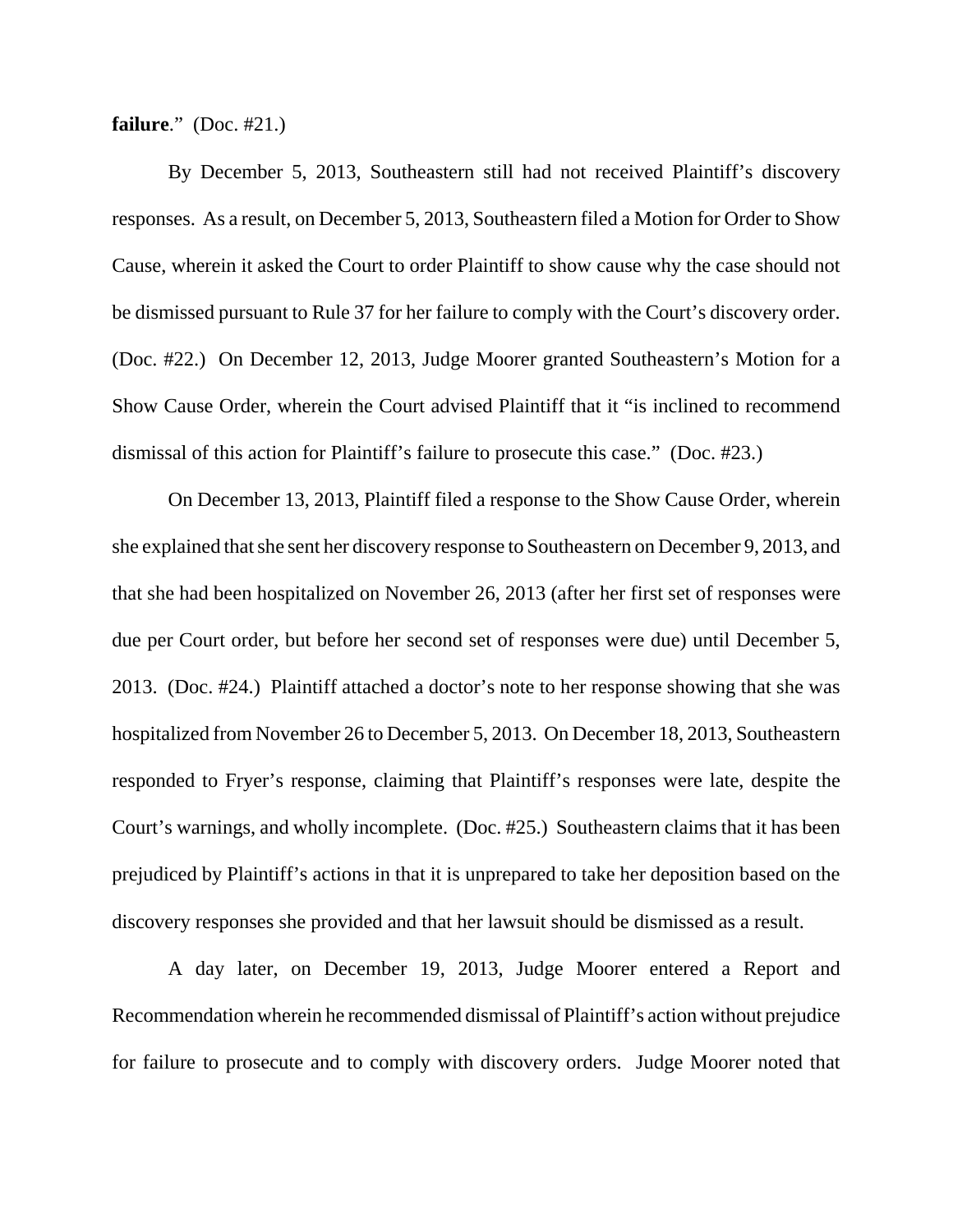Plaintiff failed to respond to the first set of discovery requests, which were due before she was hospitalized, and although she was hospitalized when her responses to the second set of discovery requests came due, she never informed the Court of this impediment or requested an extension, as she had done previously in the case. Based on this, and the inability of Southeastern to defend the case, Judge Moorer recommended dismissal of Plaintiff's action. (Doc. #26.)

On January 6, 2014, Plaintiff objected to Judge Moorer's Report and Recommendation, wherein she explained her hospitalization and her attempts at serving her discovery responses, and requested that her lawsuit not be dismissed. This Court held a hearing on Plaintiff's objection on March 6, 2014. Both Plaintiff and Southeastern were present at the hearing and presented arguments to the Court.

#### **III. DISCUSSION**

There are consequences for failing to comply with the orders of this Court, whether a party is acting *pro se* or represented by the most experienced counsel. *See United States v. Varnado*, No. 11-10813, 2011 WL 5248163, at \*2 (11th Cir. Nov. 3, 2011) (noting that *pro se* litigants are subject to sanctions for misconduct and for failure to comply with court orders); *Moon v. Newsome*, 863 F.2d 835, 837 (11th Cir. 1989) ("If a *pro se* litigant ignores a discovery order, he is and should be subject to sanctions like any other litigant."). These consequences include, among other things, sanctions and even dismissal of an action. *See* Fed. R. Civ. P. 37. Indeed, this Court fully supports the use of sanctions under Rule 37, but only in appropriate circumstances.

The sanction of dismissal is an extreme remedy that is appropriate where a party's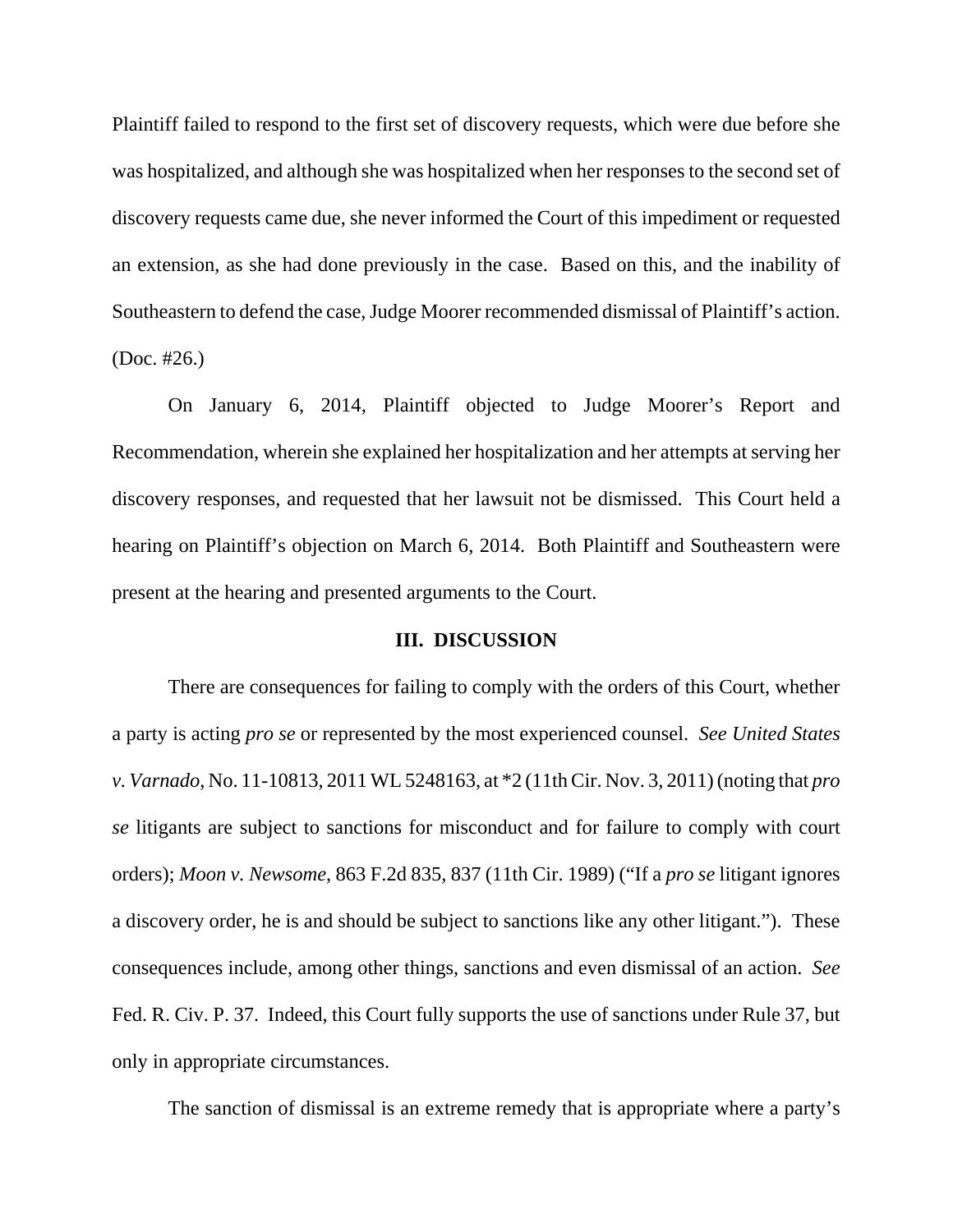conduct amounts to "'flagrant disregard and willful disobedience' of the court's discovery orders." *Hashemi v. Campaigner Publications Inc.*, 737 F.2d 1538, 1539 (11th Cir. 1984) (quoting *Phillips v. Ins. Co. of N. Am.*, 633 F.2d 1165, 1167 (5th Cir. 1981)). The Court finds that Plaintiff did not engage is such conduct here. Plaintiff submitted evidence with her objection to the Report and Recommendation demonstrating that she was hospitalized from November 26 to December 5, 2013 for a "nervous breakdown," during which time at least one set of her discovery responses were due. Plaintiff further represented to this Court at the March 6, 2014 hearing that she was having issues and experiencing symptoms that culminated in her nervous breakdown before her hospitalization, that she informed Southeastern of her medical issues, and that she submitted her discovery responses shortly after she was released from the hospital.

In short, the Court is satisfied that Plaintiff's failure to timely respond to discovery requests was not the result of her flagrant or willful disregard of Judge Moorer's discovery orders, but because of her medical issues, which this Court considers excusable neglect. **However, Plaintiff is cautioned that any further failures by her to respond to any orders of this Court in a timely and complete fashion will not be permitted. If Plaintiff engages in such action at any future point in this litigation, a report and commendation by the Magistrate Judge to dismiss this action with prejudice as a result will be well-taken.**

## **IV. CONCLUSION**

Accordingly, it is hereby ORDERED that Plaintiff's Objection to the Report and Recommendation of the Magistrate Judge (Doc. #27) is SUSTAINED, and this case is